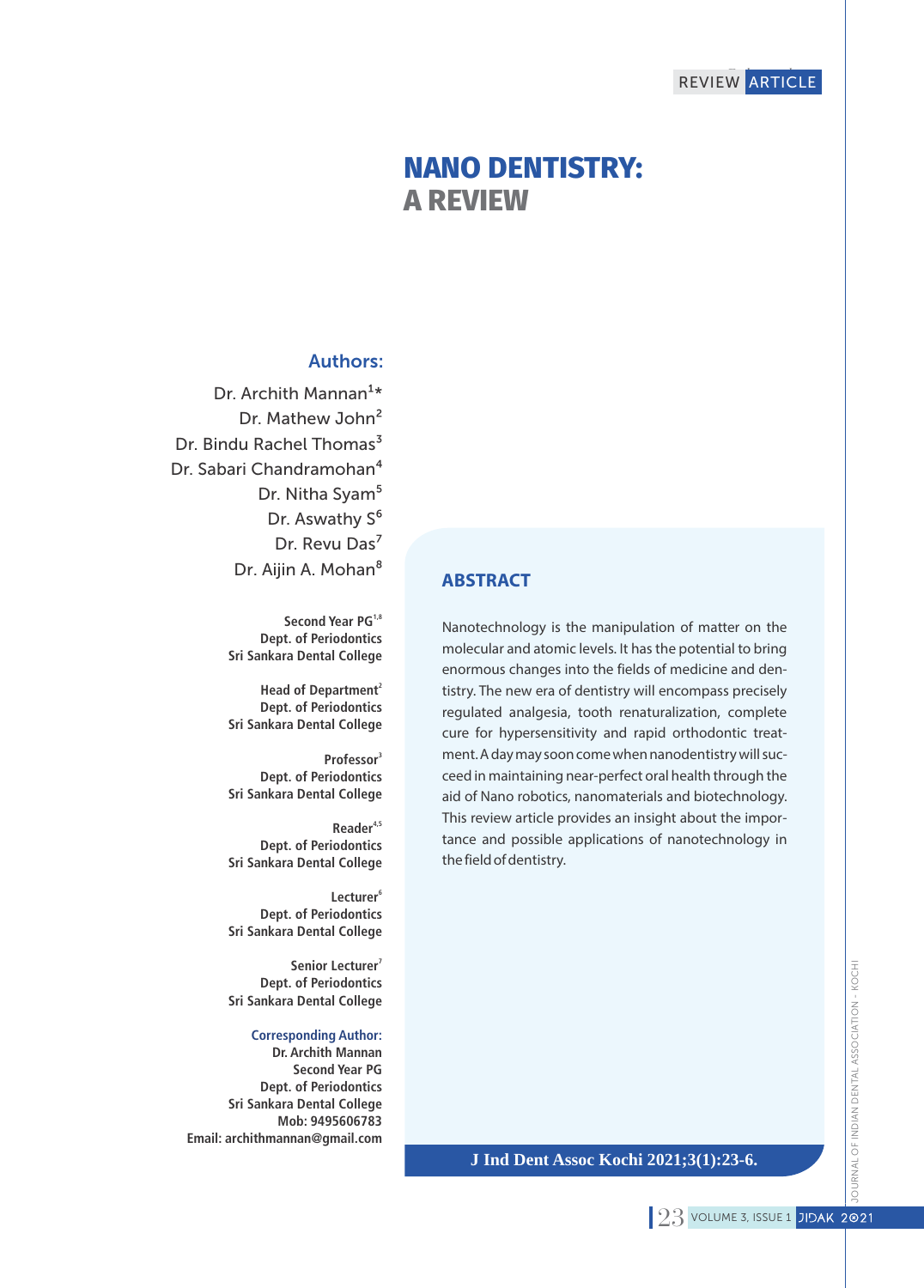## **INTRODUCTION**

'Nano' is derived from the Greek word, which means 'dwarf'. The concept nanotechnology was set up by physicist Dr Richard Feynman in 1959 and he is known to be Father of nanotechnology. The term nanotechnology was coined by Japanese scientist Dr. Nori Taniguchi in 1974 Nanotechnology can be defined as the science and engineering involved in the design, synthesis, characterization, and application of materials and devices whose smallest functional organization in at least one dimension is on the nanometer scale1 (one-billionth of a meter). It is the control of matter at the nanoscale at dimensions between 1 to  $100 \,\mathrm{nm}^1$ .

'Nanotechnology is widely used in medicine in areas such as drug development, and imaging. Furthermore, the targeted delivery of drugs to diseased cells, such as cancer cells, is an effective, and safer way of treating a disease.<sup>2</sup> The potential applications of nanotechnology are very vast; however,one of the greatest values of nanotechnology will be in the development of new and effective medical treatments.With the application of nanotechnology in dentistry a new stream of nanodentistry is rising. Nanodentistry has a potential to improve oral health by providing the sophisticated preventive, diagnostic, and therapeutic measures using the nanomaterials, biotechnology, and nanorobots.<sup>3</sup> Current research in dentistry includes the use of Nanoparticles, which are being used in resin-based composite (RBC) restorations and in preventive dentistry specifically in control and management of bacterial biofilms. Nanotechnology is also an upcoming tool in the field of implant dentistry. There is a strong belief that nanoscale materials will produce a new generation of implant materials with high efficiency, low cost, and high volume.

## **Nanostructures used in Dentistry**

Commonly explored nanostructures, which can show promising results in dentistry are as follows:

- Nanoparticles
- Nanorods
- Nanospheres
- Nanotubes
- Nanofibers
- Dendrimers
- Nanopores
- Nanoshells

#### **Nanorobotic analgesics**

- Nanotechnology uses millions of active analgesic nanometer sized dental nanorobots in colloidal suspension for local anaesthesia.
- Nanorobotic analgesics offer greater patient comfort, reduced anxiety, no-needle, greater selectivity, and control ability of the analgesic effect, fast and completely reversible action and avoidance of most of the side-effects and complications.
- On reaching the dentin nanorobots, within 100 secs, are said to enter dentinal tubules(1 to 4 μm) in diameter.
- Proceed toward the pulp, guided by a combination of chemical gradients, temperature differentials and even position of navigation all under the control of the onboard nanocomputer as directed by the dentist<sup>4</sup>.
- Once installed in the pulp, the analgesic dental robots may be commanded by the dentist to shut down all sensitivity in any particular tooth that requires treatment. After sensation, to relinquish control of nerve traffic and to egress from the tooth by similar pathways used for ingress<sup>4,5</sup>.

## **Major Tooth Repair**

Nanodental techniques for major tooth repair may evolve through several stages of technological development, first using genetic engineering, tissue engineering and tissue regeneration, and later involving the growth of whole new teeth in vitro and their installation.

There are many substances which help in teeth repair and regeneration process.These are

## **I. Hydroxyapatite as a Biomaterial for Dental Restoration**

Hydroxyapatite particle (HAp) is a naturally occurring mineral form of calcium apatite, which is predominately obtained in mineralized tissue. It is also one of the major components of dentin.These bioactive nanomaterials can be used as an injectable matrix for periodontal regeneration and bone regrowth.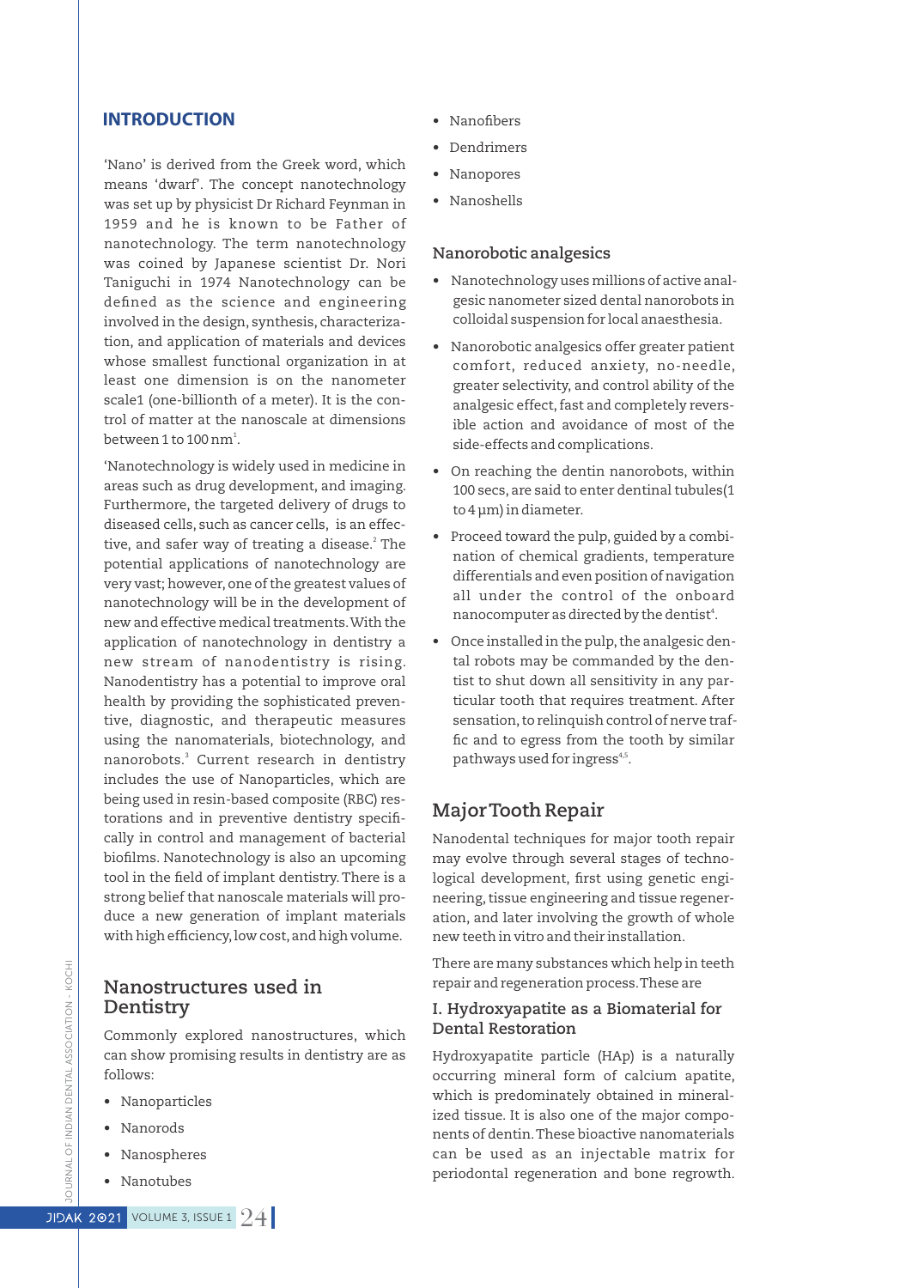Overall, HAp-reinforced nanocomposites [Fig.1.] or surface coating improves mechanical stiffness and bioactivity of implants and can be used for dental restoration.



#### **II. Bioinert Zirconia Nanoparticle**

Zirconia (or zirconium dioxide)[Fig .2.] is a polycrystalline biocompatible ceramic with low reactivity, high wear resistance and good optical properties. This nano filled zirconia particles promote bone bonding, mineralization and dental tissue repair.



#### **III. Dentin Hypersensitivity**

For the treatment of hypersensitivity nano particles of BAG is used.

This technology is known as NovaMin®, Sensodyne [Fig 3.]technically described as an inorganic amorphous calcium sodium phosphosilicate (CSPS) material that was designed based on a class of materials known as bioactive glasses. It comprises 45% SiO2, 24.5% Na2O, 24.5% CaO and 6% P2O<sup>5</sup>.



## **IV. Nanorobotic Dentifrice (dentirobots)**

Nanorobotic dentifrice (dentirobots) delivered by mouthwash or toothpaste [Fig.4.]could patrol all supragingival and subgingival surfaces at least once a day metabolizing trapped organic matter into harmless and odourless vapours and performing continuous calculus debridement<sup>®</sup>.

Properly configured dentirobots could identify and destroy pathogenic bacteria residing in the plaque and elsewhere, while allowing the 500 species of harmless oral microflora to flourish in a healthy ecosystem.



### **V. Nano-filled Light Curing Varnish**

Application of nanotechnology in GIC is the development of a nano-filled light curing varnish (G-CoatPlus,GC Europe)[Fig .5.], which is applied onto the surface of a highly viscous GIC (Fuji IX GP Extra, GC Europe)<sup>7</sup>. This combination has been commercially branded as EQUIA ('Easy-Quick-Unique-Intelligent-Aesthetic'). The main purpose is to provide surface protection in the early maturation phase of the cement to avoid both water uptake and dehydration.This will lead to improved mechanical properties